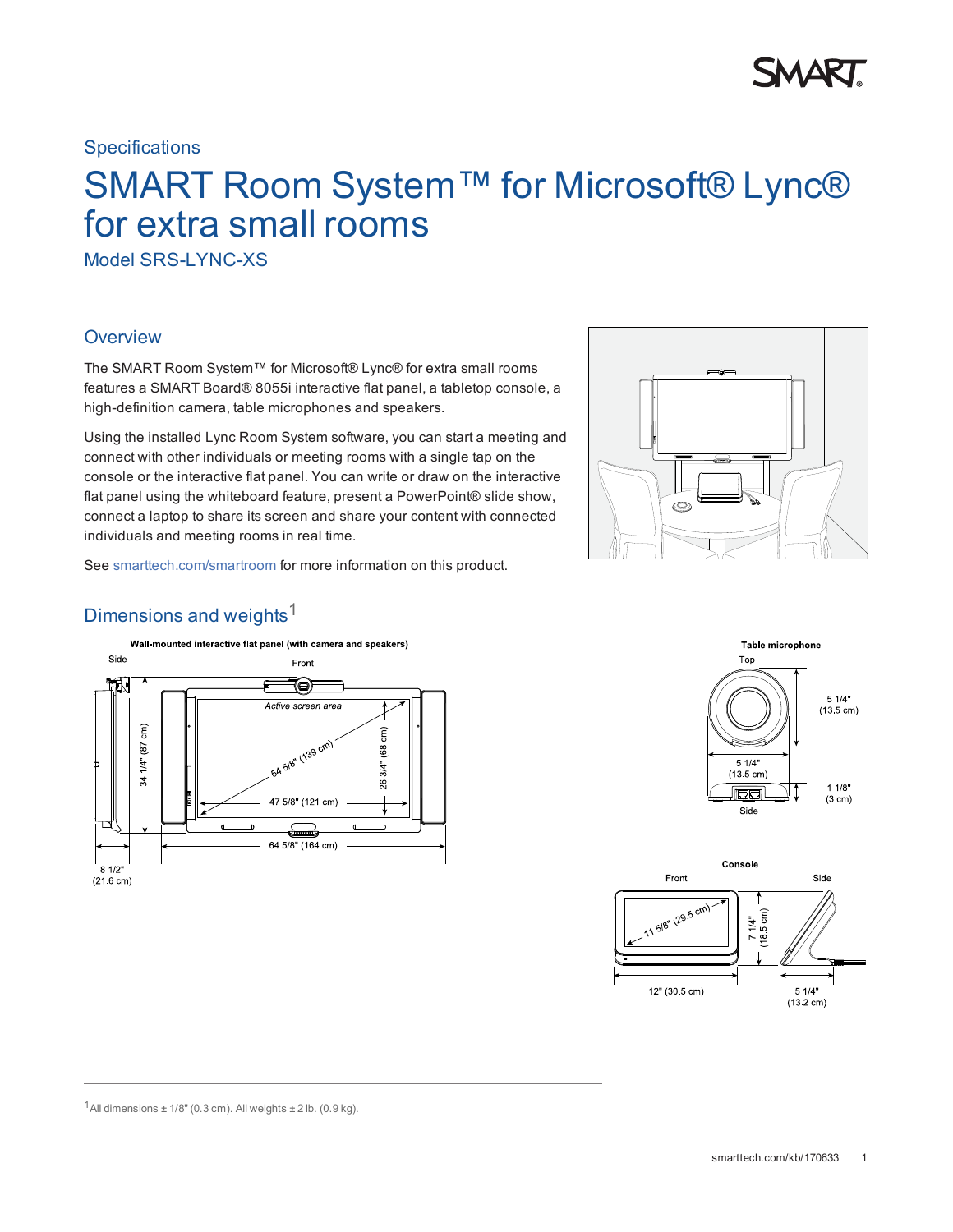#### **S P E C I F I C A T I O N S**

SMART Room System for Microsoft Lync for extra small rooms – Model SRS-LYNC-XS

|                                  | Weight            | <b>Shipping weight</b>       | <b>Shipping dimensions</b>                                                                                |
|----------------------------------|-------------------|------------------------------|-----------------------------------------------------------------------------------------------------------|
| Interactive flat panel           | 98 lb. (44.5 kg)  | 148 lb. (67 kg)              | 61 3/4" $\times$ 43" $\times$ 43 1/4"<br>$(157 \text{ cm} \times 109 \text{ cm} \times 110 \text{ cm})$   |
| <b>WM-SBID-501</b><br>wall mount | 24 lb. (10.9 kg)  | 31 lb. (14 kg)               | $46" \times 12' 1/2" \times 11"$<br>$(117 \text{ cm} \times 32 \text{ cm} \times 28.1 \text{ cm})$        |
| <b>Speakers</b>                  | 15 lb. (7 kg)     | 20 lb. (9.1 kg)              | $37.3/4" \times 15.1/2" \times 7.3/8"$<br>$(96 \text{ cm} \times 39.5 \text{ cm} \times 18.8 \text{ cm})$ |
| <b>System components</b>         | 14 lb. (6.2 kg)   | 24 lb. (10.8 kg)             | $191/2" \times 18" \times 221/2"$<br>$(49.5 \text{ cm} \times 45.7 \text{ cm} \times 57.2 \text{ cm})$    |
| <b>Total</b>                     | 151 lb. (68.5 kg) | 263 lb. $(119 \text{ kg})^2$ |                                                                                                           |

# **Hardware**

### **Included hardware**

| <b>SBID 8055i</b>             | SMART Board 8055i interactive flat panel                                                                           |
|-------------------------------|--------------------------------------------------------------------------------------------------------------------|
| <b>AM70-L</b>                 | Lync appliance                                                                                                     |
| AM-ENC-L                      | Lync appliance enclosure                                                                                           |
| CP311                         | Console                                                                                                            |
| CAM301                        | Camera                                                                                                             |
| <b>MIC500</b>                 | Table microphone (×2)                                                                                              |
| <b>MIX500</b>                 | Audio processor                                                                                                    |
| <b>CSR500</b>                 | Speakers                                                                                                           |
| WM-SBID-501                   | Wall mount for installing the interactive flat panel on a wall                                                     |
| SRS-ACC-BK                    | Accessory bracket kit                                                                                              |
| <b>Included cables</b>        |                                                                                                                    |
| For interactive flat<br>panel | 8' (2.4 m) IEC 60320 C13 to country-specific power<br>20' 8" (6.3 m) HDMI<br>16' 5" (5 m) USB                      |
| For Lync appliance            | 8' (2.4 m) IEC 60320 C13 to country-specific power<br>5' 4" (1.6 m) AC/DC converter                                |
| For console                   | 20' 8" (6.3 m) HDMI and USB<br>8' (2.4 m) IEC 60320 C13 to country-specific power<br>5' 4" (1.6 m) AC/DC converter |
| For camera                    | 9' 10" (3 m) USB<br>6' 7" (2 m) IEC 60320 C7 to country-specific power<br>4' 11" (1.5 m) AC/DC converter           |
|                               |                                                                                                                    |

2Including the pallet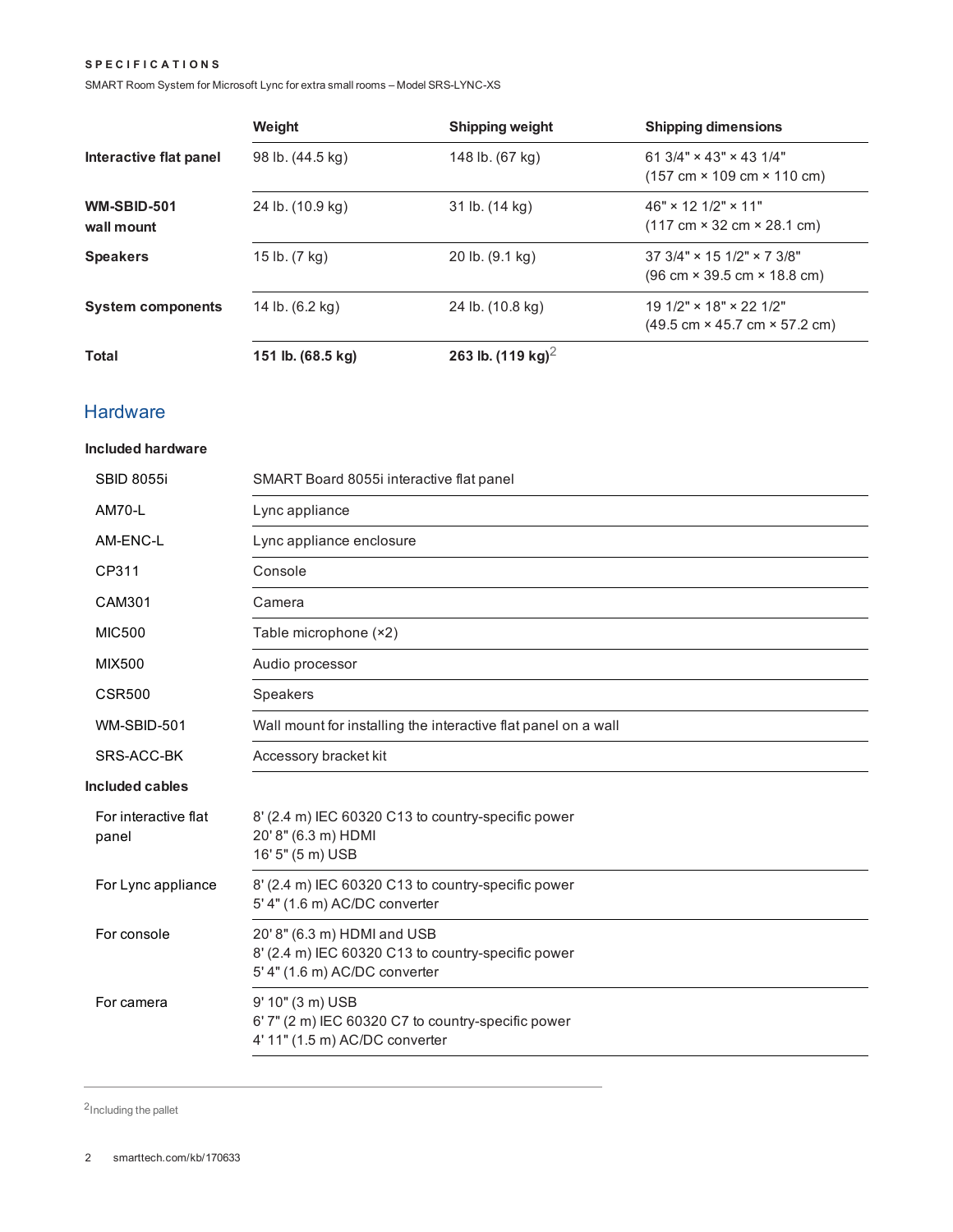| For table microphones<br>and audio processor | 30' (9 m) audio (interactive flat panel to table)<br>13' (4 m) audio (microphone to microphone)<br>6' (1.8 m) USB<br>6' 7" (2 m) IEC 60320 C7 to country-specific power<br>4' 11" (1.5 m) AC/DC converter |
|----------------------------------------------|-----------------------------------------------------------------------------------------------------------------------------------------------------------------------------------------------------------|
| For speakers                                 | 6' (1.8 m) dual RCA<br>16' 5" (5 m) audio (speaker to speaker)<br>6' 7" (2 m) IEC 60320 C7 to country-specific power<br>4' 11" (1.5 m) AC/DC converter                                                    |
| For laptop $3$                               | 30' 6" (9.3 m) harness (HDMI and VGA)                                                                                                                                                                     |
| Recommended<br>diameter for conduit          | 1 3/4" (4.5 cm)                                                                                                                                                                                           |
| Interactive flat panel                       |                                                                                                                                                                                                           |
| Touch technology                             | DViT® (Digital Vision Touch) technology                                                                                                                                                                   |
| Screen size (diagonal)                       | 54 5/8" (139 cm)                                                                                                                                                                                          |
| Aspect ratio                                 | 16:9                                                                                                                                                                                                      |
| Optimal resolution                           | 1920 × 1080 at 60 Hz                                                                                                                                                                                      |
| Horizontal frequency                         | 14-96 kHz (analog and digital)                                                                                                                                                                            |
| Vertical frequency                           | 24-85 Hz                                                                                                                                                                                                  |
| Contrast ratio (typical)                     | 2800:1                                                                                                                                                                                                    |
| Brightness (typical)                         | Typical: 290 cd/m <sup>2</sup><br>Maximum: 450 cd/m <sup>2</sup>                                                                                                                                          |
| Pixel pitch                                  | 0.63 mm                                                                                                                                                                                                   |
| Lync appliance                               |                                                                                                                                                                                                           |
| Processor                                    | 2.3 GHz Intel® Core™ i7 with HD 4000 graphics chipset                                                                                                                                                     |
| <b>RAM</b>                                   | Dual-channel 8 GB DDR3                                                                                                                                                                                    |
| <b>Console</b>                               |                                                                                                                                                                                                           |
| Screen size (diagonal)                       | 11 5/8" (29.5 cm)                                                                                                                                                                                         |
| Aspect ratio                                 | 16:9                                                                                                                                                                                                      |
| Resolution                                   | 1366 × 768                                                                                                                                                                                                |
| <b>Brightness</b>                            | $250 \text{ cd/m}^2$                                                                                                                                                                                      |

3Laptop not included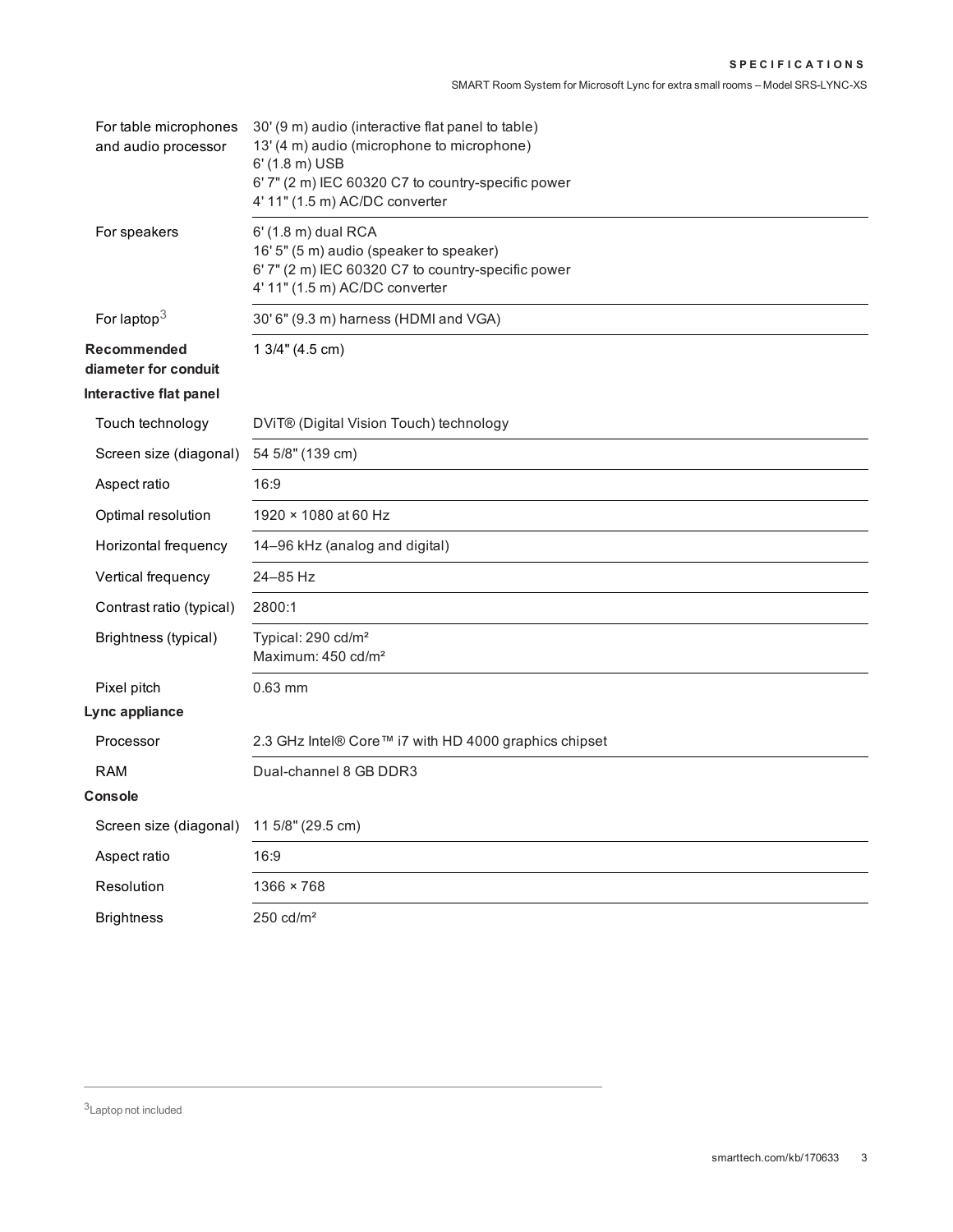#### **S P E C I F I C A T I O N S**

SMART Room System for Microsoft Lync for extra small rooms – Model SRS-LYNC-XS

### **Camera**

| Features                           | Digital pan, tilt and zoom (DPTZ)<br>Automatic white balance<br>Automatic exposure and power line frequency detection<br>Manual lens tilt adjustment<br>Internal privacy shutter<br>Video recording indicator |
|------------------------------------|---------------------------------------------------------------------------------------------------------------------------------------------------------------------------------------------------------------|
| Aspect ratio                       | 16:9                                                                                                                                                                                                          |
| Resolution (maximum)               | 1920 × 1080                                                                                                                                                                                                   |
| Frame rate (typical)               | 30 frames per second (at $\geq$ 200 lx)                                                                                                                                                                       |
| Field of view                      | $109^\circ$ (full)<br>98° (horizontal)                                                                                                                                                                        |
| Depth of field                     | $3' - 33' (1 - 10 m)$                                                                                                                                                                                         |
| Signal-to-noise ratio<br>(minimum) | 33 dB at $\ge$ 50 lx<br>36 dB at ≥ 200 lx                                                                                                                                                                     |
| Dynamic range<br>(minimum)         | 42 dB                                                                                                                                                                                                         |
| <b>Table microphones</b>           |                                                                                                                                                                                                               |
| Features                           | Mute button and indicator<br>13' (4 m) cable between microphones<br>Daisy-chain up to five microphones                                                                                                        |
| Local speaker audio<br>level       | 60-65 dBA measured at 20" (0.5 m)                                                                                                                                                                             |
| <b>Speakers</b>                    |                                                                                                                                                                                                               |
| Total harmonic<br>distortion       | < 1% average<br>< 3% maximum<br>80-10 kHz                                                                                                                                                                     |
| Frequency response                 | ± 6 dB, 80-10 kHz                                                                                                                                                                                             |
| Nominal volume<br>Audio            | 76 dBSPL                                                                                                                                                                                                      |
| Echo cancellation                  | > 45 dB at nominal receive output level                                                                                                                                                                       |

# **Software**

| Lync Room System | See Iync.microsoft.com |
|------------------|------------------------|
| software         |                        |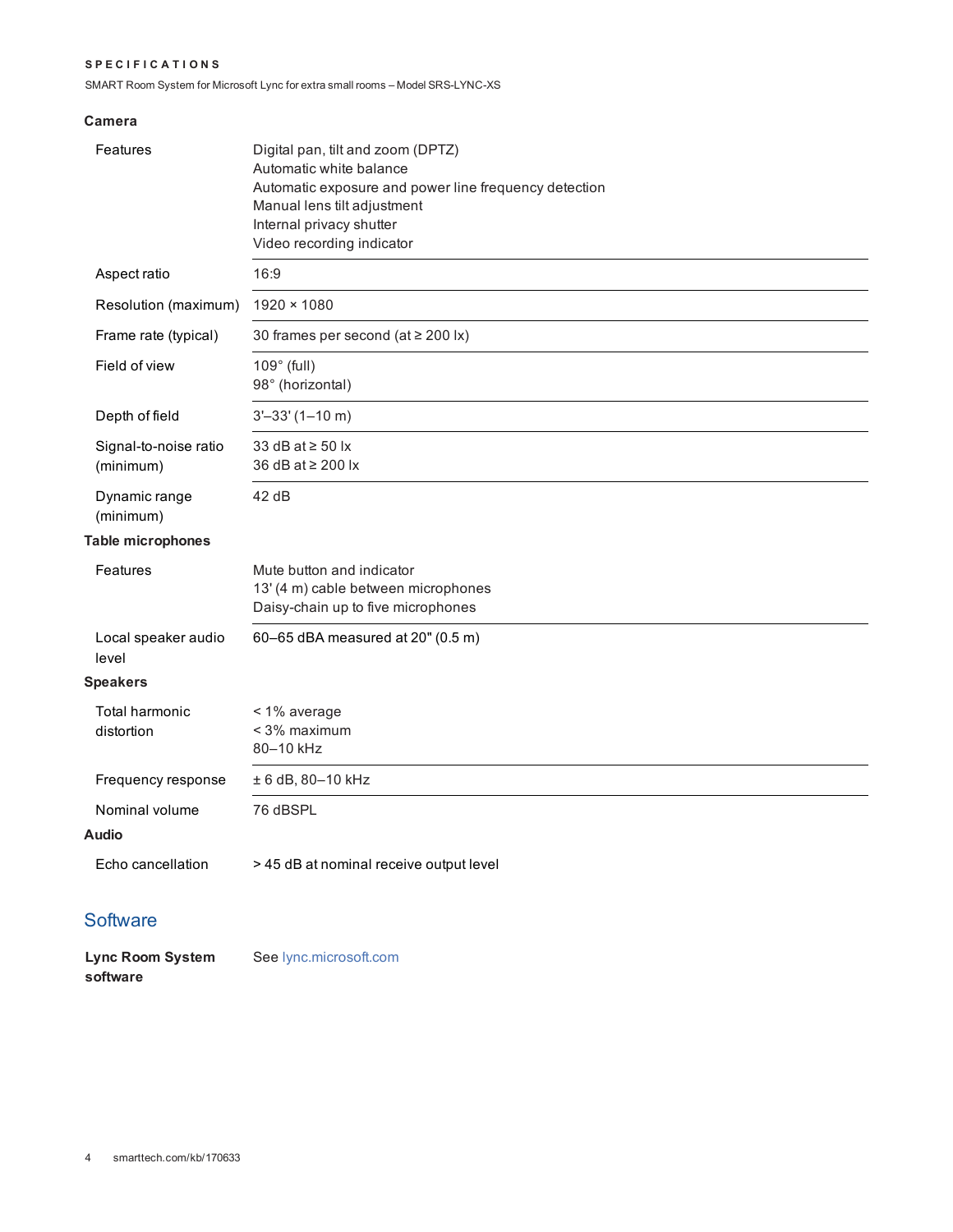# Storage and operating requirements

# **Room system power (excluding console)**

| Power requirements                            | 3.6A at 100V to 1.5A at 240V AC, 50 Hz to 60 Hz  |
|-----------------------------------------------|--------------------------------------------------|
| Power consumption at<br>$77^{\circ}$ F (25°C) | 360 W                                            |
| <b>Console power</b>                          |                                                  |
| Normal power<br>consumption                   | < 12 W (using the supplied 12 V AC/DC converter) |
| Standby power<br>consumption                  | 0.6 W                                            |
| <b>Storage</b>                                |                                                  |
| Temperature                                   | $-4-140^{\circ}$ F (-20-60 $^{\circ}$ C)         |
| Humidity                                      | 5 to 95% relative humidity, non-condensing       |
| <b>Operating</b>                              |                                                  |
| Temperature                                   | 41-95°F (5-35°C)                                 |
| Humidity                                      | 10 to 80% relative humidity, non-condensing      |

# Certification and compliance

| <b>Regulatory</b><br>certification $4$ | UL (U.S. and Canada), FCC, IC, CB, VCCI, PSE, CE |
|----------------------------------------|--------------------------------------------------|
| <b>Environmental compliance</b>        |                                                  |
| European Union                         | REACH, RoHS, WEEE, Battery and Packaging         |
| U.S.                                   | Packaging and Conflict Minerals                  |

4As applicable to the components